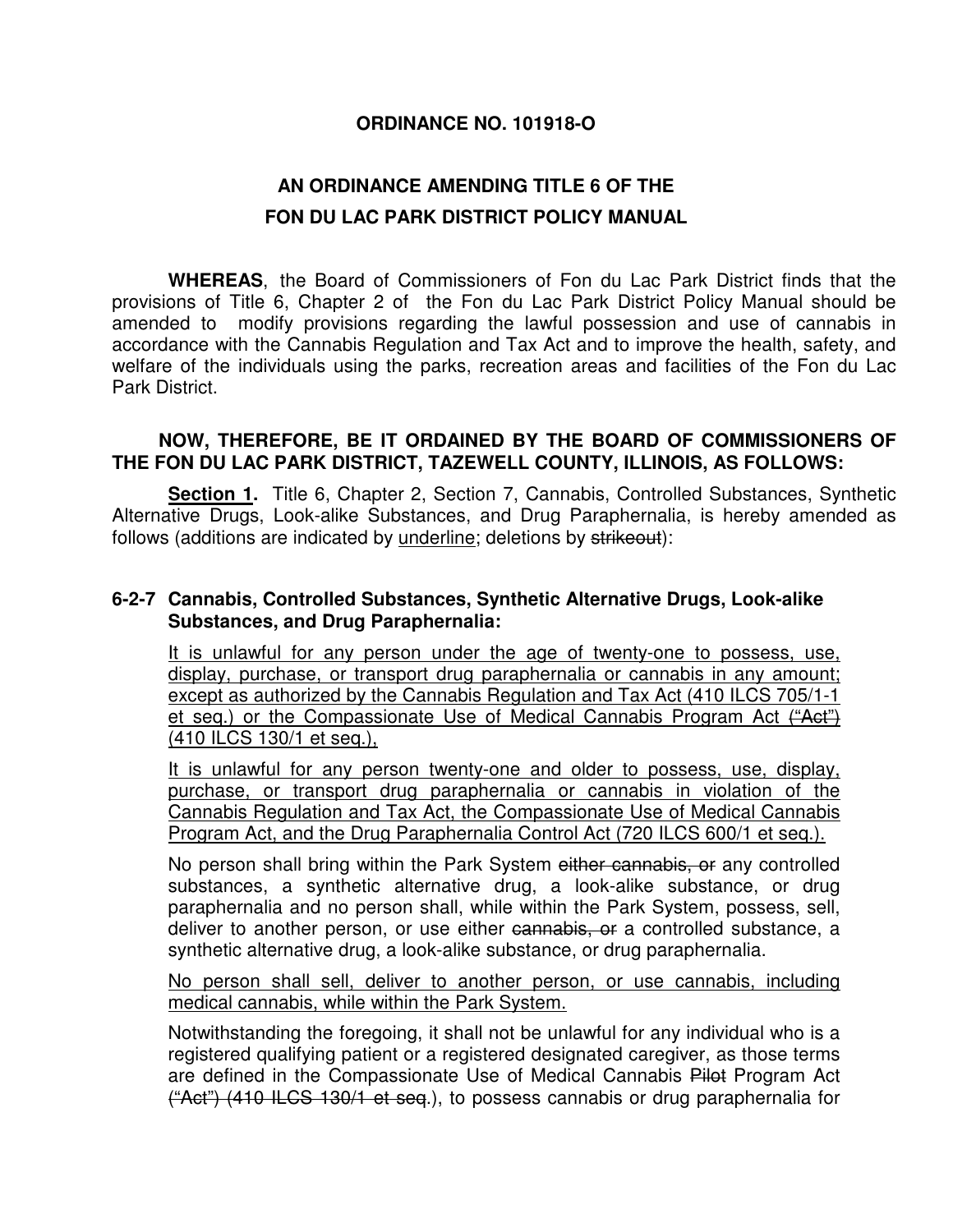the purpose of engaging or assisting in the medical use of cannabis in accordance with the provisions of the Compassionate Use of Medical Cannabis Program Act. An individual is presumed to be acting lawfully and in compliance with this Section and the terms of the Compassionate Use of Medical Cannabis Program Act where such individual is in possession of 1) a valid registry identification card, and 2) no more than 2.5 ounces of cannabis (or such other amount as authorized by the Act). the lawful amount of cannabis as permitted by the Compassionate Use of Medical Cannabis Program Act or the Cannabis Regulation and Tax Act.

Nothing in this paragraph section shall be construed to permit possession or use of cannabis or paraphernalia in a manner prohibited or otherwise inconsistent with the provisions of the Compassionate Use of Medical Cannabis Program Act, including, but not limited to, possession of an amount of cannabis in excess of 2.5 ounces (or such other amount as authorized by the Compassionate Use of Medical Cannabis Program Act), or the non-medical use or unlawful sharing of cannabis. No medical cannabis cardholder may possess medical cannabis within the passenger area of any motor vehicle except in a sealed, tamperevident medical cannabis container that is reasonably inaccessible while the vehicle is moving. Notwithstanding the Act, the use of cannabis, including medical cannabis, on Park District property is prohibited.

Nothing in this section shall be construed to permit possession or use of cannabis or drug paraphernalia in a manner prohibited or otherwise inconsistent with the provisions of the Cannabis Regulation and Tax Act, including, but not limited to, possession of an amount of cannabis in excess of 30 grams (or such other amount as authorized by the Cannabis Regulation and Tax Act).

No person, including a person who is a registered qualifying patient or a registered designated caregiver, as those terms are defined in the Compassionate Use of Medical Cannabis Program Act, may possess cannabis within the passenger area of any motor vehicle except in a sealed, tamperevident cannabis container that is reasonably inaccessible while the vehicle is moving.

"Cannabis" means any substance so defined in the "Cannabis Control Act," (720 ILCS 550/1 et seq.). III. Rev. Stat. Ch. 56  $1/2$ , 701 et seq., enacted by the  $77<sup>th</sup>$ General Assembly as heretofore or hereafter amended.

"Controlled Substance" means any substance which is enumerated in the schedules of Article II of the "Controlled Substances Act," (720 ILCS 570/100 et seg.). <del>III. Rev. Stat. Ch. 56 1/2, 701 et seg., enacted by the 77<sup>th</sup> General</del> Assembly as heretofore or hereafter amended.

"Synthetic alternative drug" means a product or substance that contains a synthetic cannabinoid, anesthetic, stimulant, or hallucinogen as those terms are defined herein, including, but not limited to, products having the brand name or identifiers like or similar to those listed in Table 6-2-7-A below: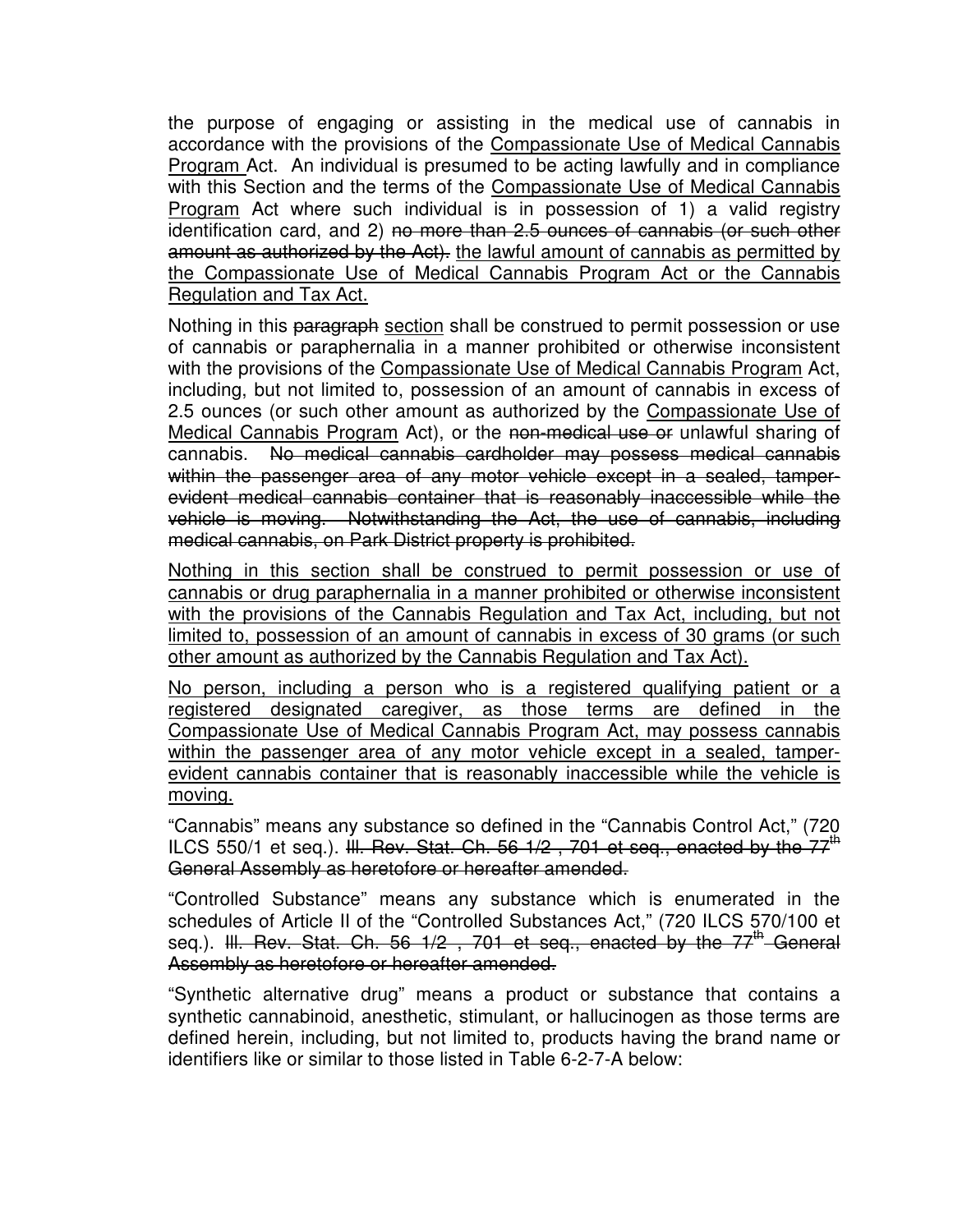- (1) Synthetic cannabinoid means any laboratory-created or otherwise man-made compound that functions similar to or mimics the effect of the active ingredient in marijuana, tetrahydrocannabinol (THC), including, but not limited to, any quantity of a natural or synthetic material, compound, mixture, preparation, substance and their analog (including isomers, esters, ethers, salts, and salts of isomers) containing a cannabinoid receptor agonist.
- (2) Synthetic stimulant means any laboratory-created or otherwise manmade substance that functions similar to or mimics the effects of any federally controlled Schedule I substance such as cathinone, methcathinone, MDMA and MDMA, including, but not limited to, any such quantity of a natural or synthetic material, compound, mixture, preparation, substance and their analog (including isomers, esters, ethers, salts, and salts of isomers) which have a stimulant effect on the central nervous and/or cardiovascular system.
- (3) Synthetic hallucinogen means any laboratory-created or otherwise man-made substance that functions similar to or mimics the effects of any federally controlled Schedule I substance that has a psychedelic/hallucinogenic effect on the central nervous system and/or brain, or any other substance having such an effect, including, but not limited to, any such quantity of a natural or synthetic material, compound, mixture, preparation, substance and their analog (including isomers, esters, ethers, salts, and salts of isomers).

"Look-alike substance" means a substance which

1) by overall dosage unit appearance, including shape, color, size, markings or lack thereof, taste, consistency or any other identifying physical characteristic of the substance would lead a reasonable person to believe that the substance is cannabis, a controlled substance, or a synthetic alternative drug; or

2) is expressly or impliedly represented to be cannabis, a controlled substance, or a synthetic alternative drug, or distributed under circumstances which would lead a reasonable person to believe that the substance is cannabis, a controlled substance, or a synthetic alternative drug. For the purpose of determining whether the representations made or the circumstances of the distribution would lead a reasonable person to believe the substance to be cannabis or a controlled substance under this clause 2, the court or other authority may consider the following factors in addition to any other factor that may be relevant:

a) statements made by the owner or person in control of the substance concerning its nature, use or effect;

b) statements made to the buyer or recipient that the substance may be resold for profit;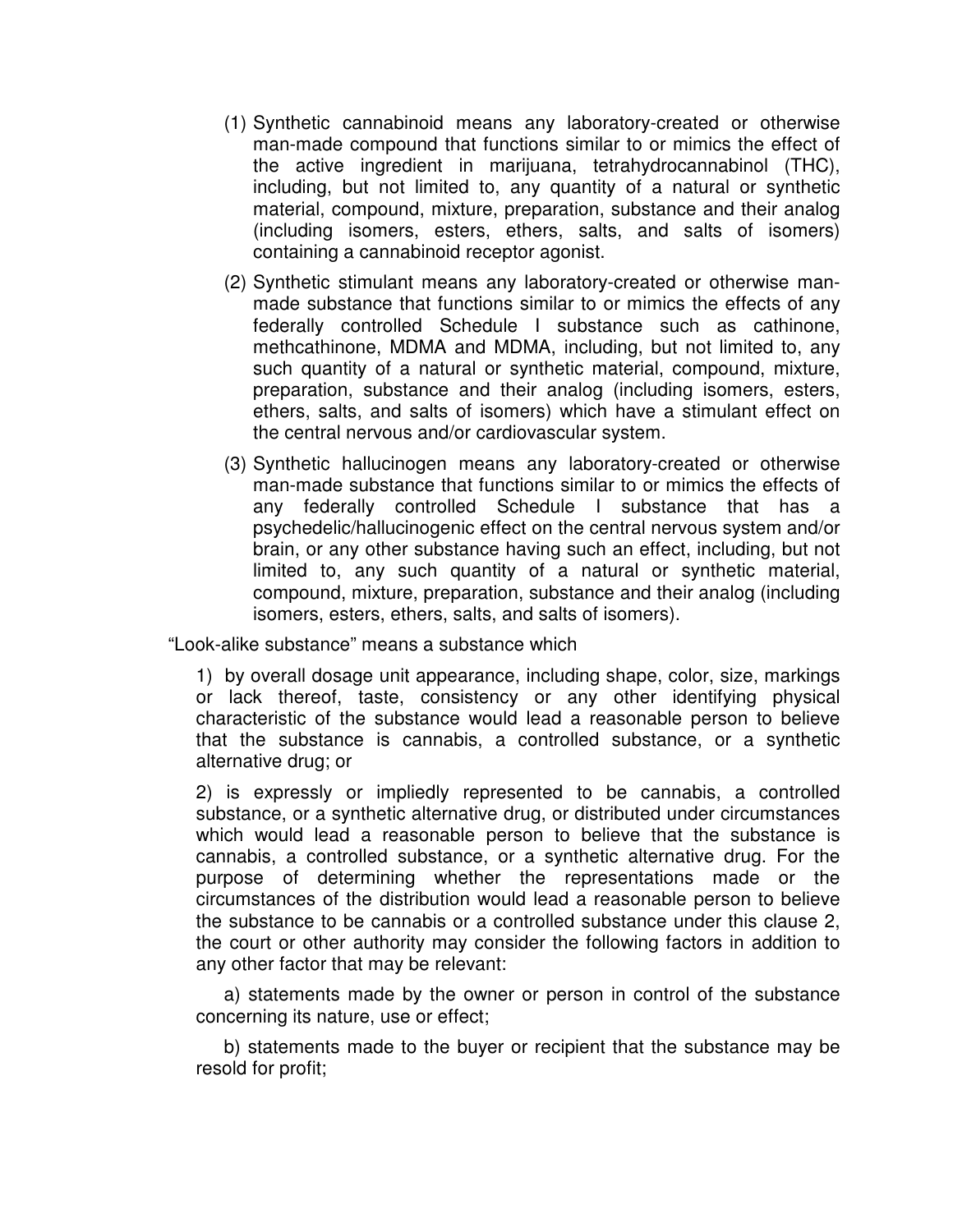c) whether the substance is packaged in the manner normally used for the illegal distribution of controlled substances;

d) whether the distribution or attempted distribution included an exchange of or demand for money or other property as consideration and whether the amount of the consideration was substantially greater than the reasonable retail market value of the substance.

"Drug paraphernalia" includes all equipment, products and materials of any kind, other than methamphetamine manufacturing materials as defined in Section 10 of the "Methamphetamine Control and Community Protection Act" (720 ILCS 646/10), which are

- (i) possessed or intended for use,
- (ii) being or have been used, or
- (iii) peculiar to and marketed for use,

in planting, propagating, cultivating, growing, harvesting, manufacturing, compounding, converting, producing, processing, preparing, testing, analyzing, packaging, repackaging, storing, containing, concealing, injecting, ingesting, inhaling or otherwise introducing into the human body look-alike substances, synthetic alternative drugs, cannabis or a controlled substance in violation of this ordinance, the "Cannabis Control Act" (720 ILCS 550/1 et seq.), the "Illinois Controlled Substances Act" (720 ILCS 570/100 et seq.), or the "Methamphetamine Control and Community Protection Act" (720 ILCS 646/1 et seq.). This includes, but is not limited to, the following:

Kits that are

- (i) possessed or intended for use,
- (ii) being used or have been used, or
- (iii) peculiar to and marketed for use, in manufacturing, compounding, converting, producing, processing or preparing cannabis, controlled substances, look-alike substances, or synthetic alternative drugs;

Isomerization devices that are

- (i) possessed or intended for use,
- (ii) being used or have been used, or
- (iii) peculiar to and marketed for use, to increase the potency of any species of plant which is cannabis or a controlled substances, look-alike substances, or synthetic alternative drugs;

Testing equipment that is

(i) possessed or intended for use,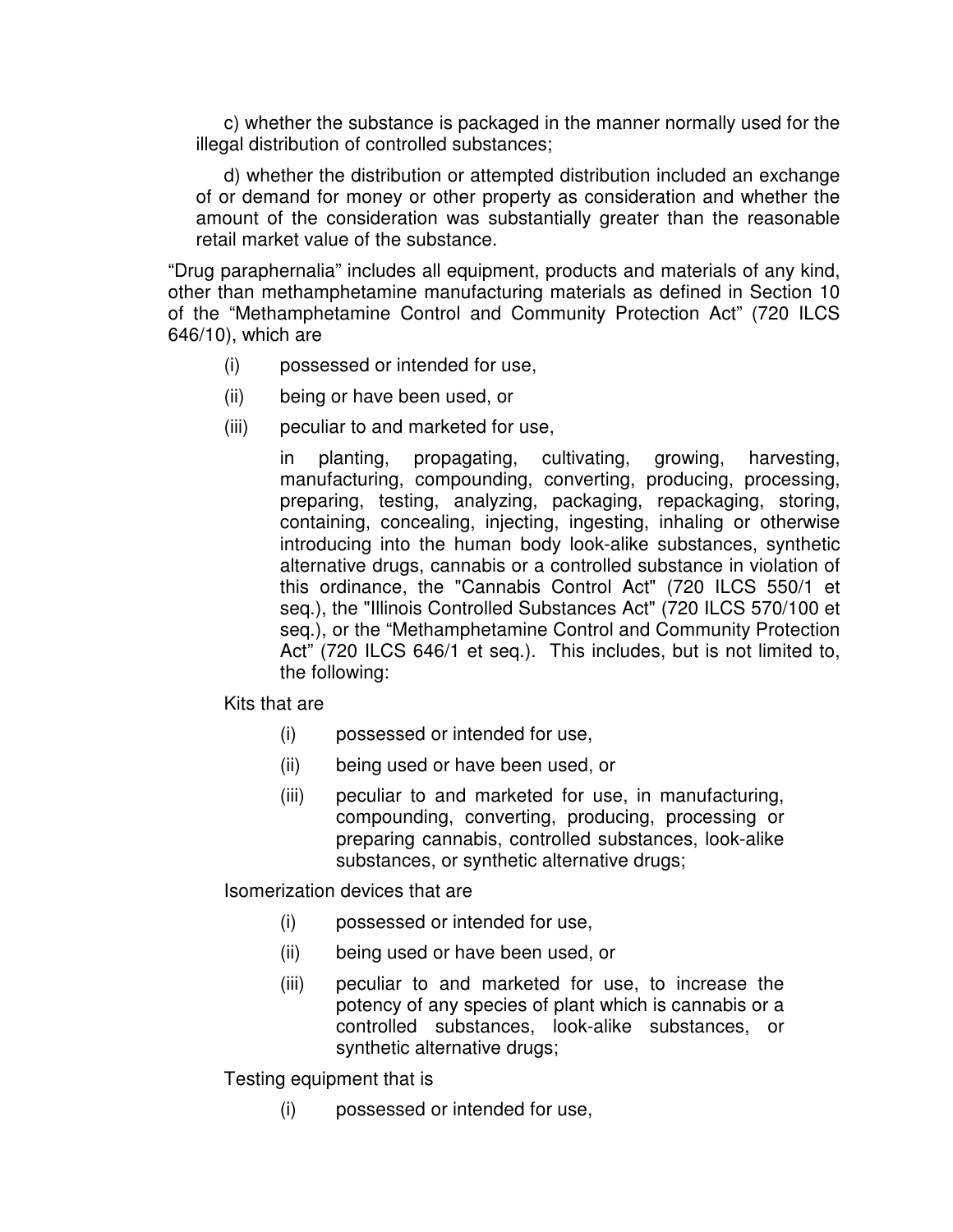- (ii) being or has been used, or
- (iii) peculiar to and marketed, for private home use in identifying or in analyzing the strength, effectiveness or purity of cannabis or controlled substances, lookalike substances, or synthetic alternative drugs;

Diluents and adulterants that are

- (i) possessed or intended for use,
- (ii) being used or have been used, or
- (iii) peculiar to and marketed, for cutting cannabis, controlled substance, look-alike substances, or synthetic alternative drugs by private persons;

Objects that are

- (i) possessed or intended for use,
- (ii) being used or have been used, or
- (iii) peculiar to and marketed for use, in injecting, ingesting, inhaling, or otherwise introducing look-alike substances, cannabis, cocaine, hashish, hashish oil, or any controlled substance, look-alike substances, or synthetic alternative drugs into the human body including, where applicable, the following items:
	- a. water pipes;
	- b. carburetion tubes and devices;
	- c. smoking and carburetion masks;
	- d. miniature cocaine spoons and cocaine vials;
	- e. carburetor pipes;
	- f. electric pipes;
	- g. air-driven pipes;
	- h. chillums;
	- i. bongs;
	- j. ice pipes or chillers

Any item whose purpose, as announced or described by the seller, is for use in violation of this section or the "Drug Paraphernalia Control Act" (720 ILCS 600/1 et seq.).

It shall be an affirmative defense to a charge under this Section that the accused had authority to possess, keep for sale, offer for sale, sell, or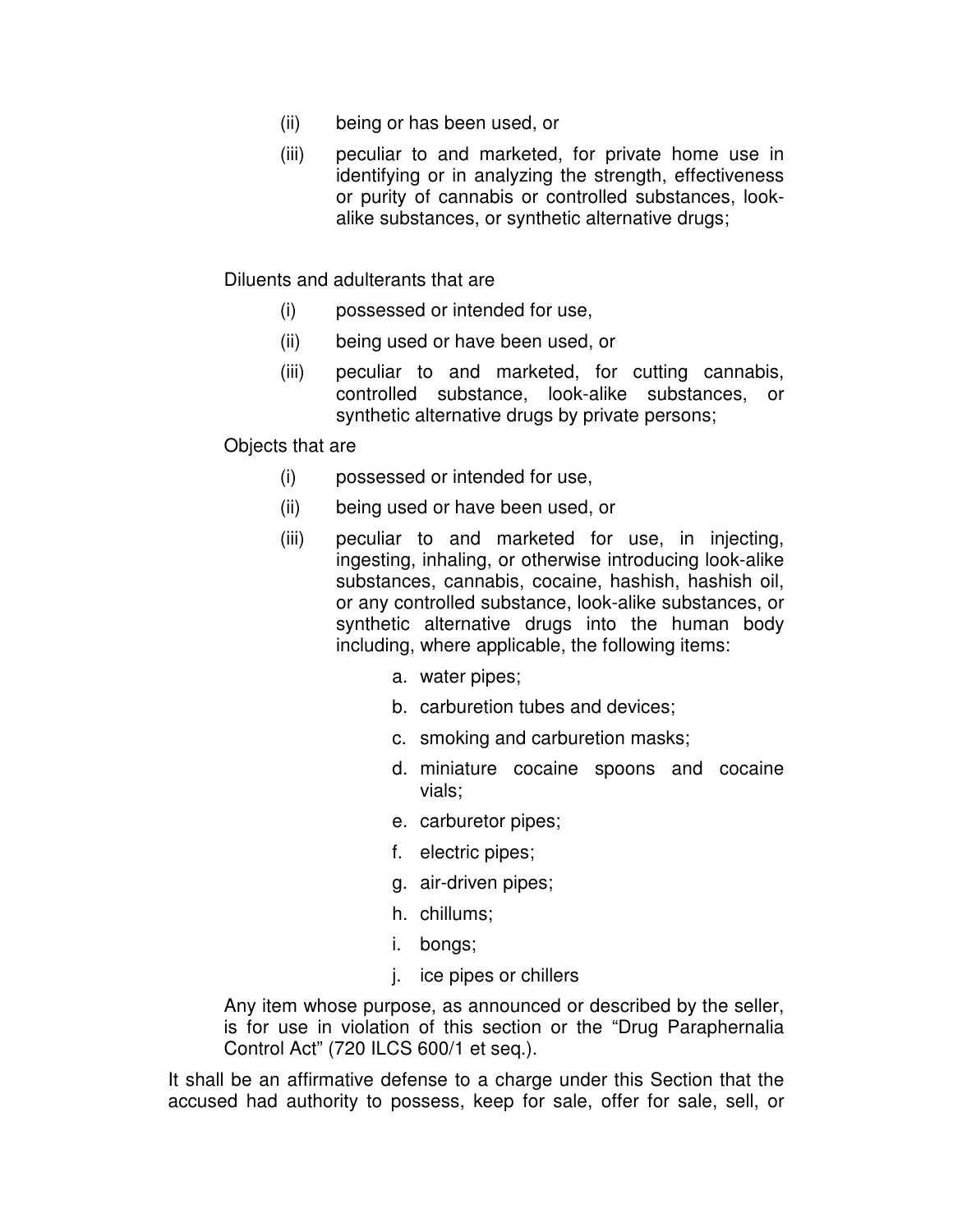deliver any item or substance prohibited in this Section pursuant to the Illinois Controlled Substances Act (720 ILCS 570/101, et seq.), or that the accused is legally authorized to possess hypodermic syringes or needles under the Hypodermic Syringes and Needles Act (720 ILCS 635/0.01, et seq.).

The provisions of this section pertaining to possession of drug paraphernalia shall not apply to a person that is twenty-one years of age or older who is in lawful possession of cannabis as permitted by the Cannabis Regulation and Tax Act, or by a person with a valid registry identification card issued in accordance with the Compassionate Use of Medical Cannabis Program Act. Notwithstanding the provisions of this section, it is unlawful to possess any drug paraphernalia item if the person in possession thereof knows or reasonably should know that it could be used in violation of this section or the "Drug Paraphernalia Control Act" (720 ILCS 600/1 et seq.).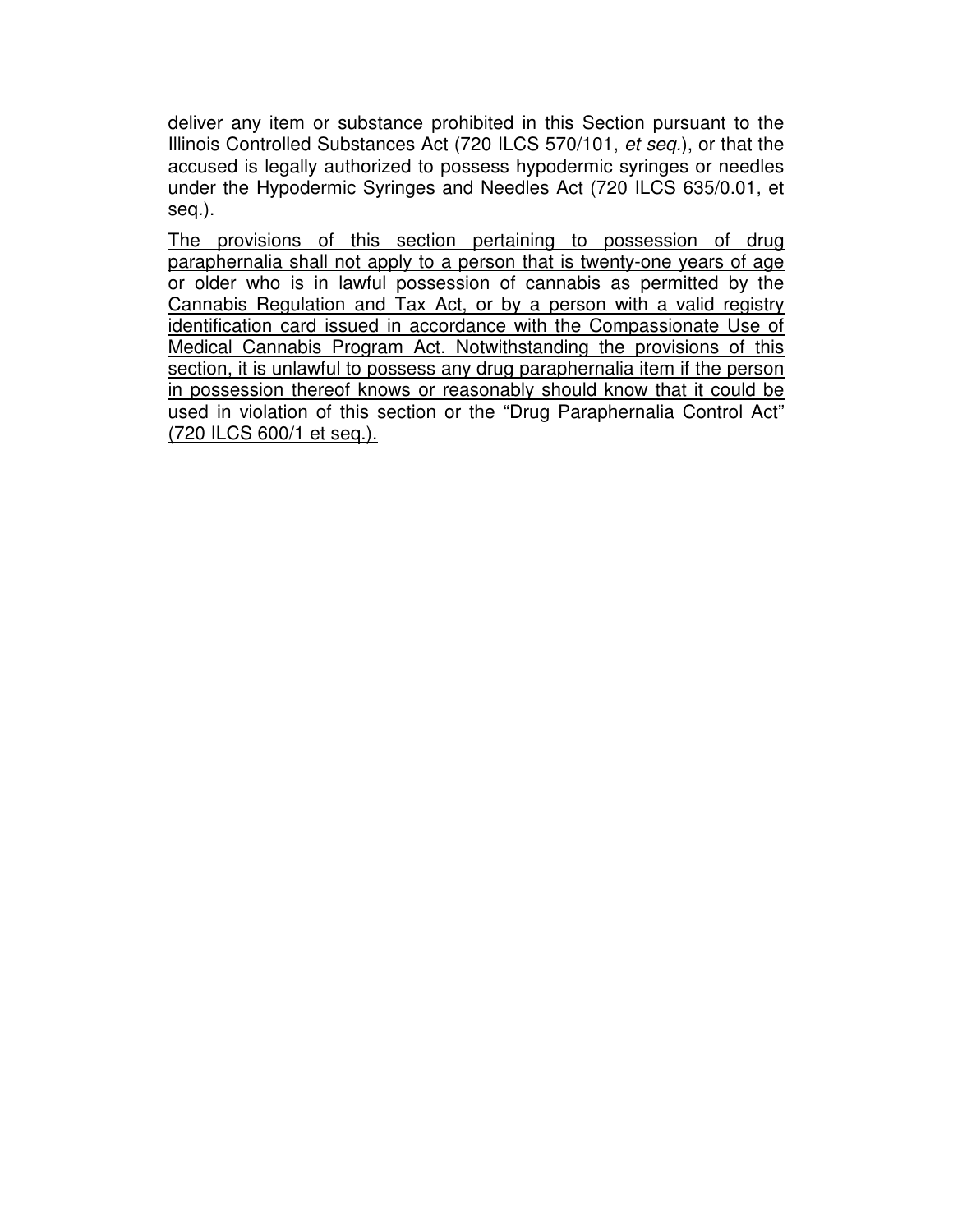TABLE 6-2-7-A

| 2010                              | <b>Forest Humus</b>                   | <b>K2 Pink Panties</b>       |
|-----------------------------------|---------------------------------------|------------------------------|
| 8-Bali                            | Freedom                               | K <sub>2</sub> Sex           |
| <b>Aztec Gold</b>                 | <b>Fully Loaded</b>                   | K <sub>2</sub> Silver        |
| <b>Aztec Midnight Wind</b>        | <b>Funky Monkey</b>                   | K2 Solid Sex on the Mountain |
| Tezcatlipoca                      |                                       |                              |
| <b>Back Draft</b>                 | Funky Monkey XXXX                     | K <sub>2</sub> Standard      |
| Bad 2 the Bone                    | G Four                                | <b>K2 Strawberry</b>         |
| <b>Banana Cream Nuke</b>          | <b>G</b> Greenies Caramel             | K <sub>2</sub> Summit        |
|                                   | Crunch                                |                              |
| <b>Bayou Blaster</b>              | Genie                                 | K2 Summit Coffee Wonk        |
| <b>Black Diamond</b>              | <b>Gold Spirit Spice</b>              | K <sub>2</sub> Thai Dream    |
| <b>Black Magic Salvia</b>         | <b>Green Monkey Chronic</b><br>Salvia | K <sub>2</sub> Ultra         |
| <b>Black Mamba</b>                | Greenies Strawberry                   | K2 Watermelon                |
| <b>Blueberry Hayze</b>            | Heaven Improved                       | K <sub>3</sub>               |
| <b>Bombay Blue</b>                | <b>Heavenscent Suave</b>              | K3 Blueberry                 |
| <b>Buzz</b>                       | Humboldt Gold                         | K3 Cosmic Blend              |
| C3                                | Jamaican Gold                         | K <sub>3</sub> Dusk          |
| C4 Herbal Incense                 | Jamaican Gold K Royal                 | K <sub>3</sub> Grape         |
| Caneff                            | K1 Gravity                            | K3 Heaven Improved           |
| <b>Cherry Bomb</b>                | K1 Orbit                              | K3 Heaven Legal              |
| Chill Out                         | K <sub>2</sub>                        | K3 Kryptonite                |
| Chill X                           | K2 (unknown variety)                  | K <sub>3</sub> Legal         |
| <b>Chronic Spice</b>              | <b>K2 Amazonian Shelter</b>           | K3 Legal-Earth (silver)      |
| <b>Citrus</b>                     | K <sub>2</sub> Blonde                 | K3 Legal-Original (Black)    |
| Colorado Chronic                  | K <sub>2</sub> Blue                   | K3 Legal-Sea (silver)        |
| <b>DaBlock</b>                    | K2 Blueberry                          | K3 Legal-Sun (Black)         |
| Dark Night II                     | K <sub>2</sub> Citron                 | K3 Mango                     |
| Demon                             | K <sub>2</sub> Cloud 9                | K <sub>3</sub> Original      |
| <b>Diamond Spirit</b>             | K2 Kryptonite                         | K3 Original Improved         |
| <b>Dragon Spice</b>               | K <sub>2</sub> Latte                  | K3 Strawberry                |
| D-Rail                            | K2 Mellon                             | K <sub>3</sub> Sun           |
| Dream                             | K <sub>2</sub> Mint                   | K3 Sun Improved              |
| Earthquake                        | K2 Orisha Black Magic Max             | K <sub>3</sub> Sun Legal     |
| <b>Eruption Spice</b>             | K2 Orisha Max                         | K3 XXX                       |
| Euphoria                          | K2 Orisha Regular                     | K4 Bubble Bubble             |
| EX-SES                            | K2 Orisha Super                       | K4 Gold                      |
| <b>EX-SES Platinum</b>            | K2 Orisha White Magic<br>Super        | <b>K4Purple Haze</b>         |
| <b>EX-SES Platinum Blueberry</b>  | K <sub>2</sub> Peach                  | K4 Silver                    |
| <b>EX-SES Platinum Cherry</b>     | K <sub>2</sub> Pina Colada            | K4 Summit                    |
| <b>EX-SES Platinum Strawberry</b> | <b>K2 Pineapple</b>                   | K4 Summit Remix              |
| <b>EX-SES Platinum Vanilla</b>    | K2 Pineapple Express                  | <b>Kind Spice</b>            |
| Fire Bird Ultimate Strength       | K <sub>2</sub> Pink                   |                              |
| Cinnamon                          |                                       |                              |
| Legal Eagle                       | Potpourri Gold                        | Stinger                      |
| Legal Eagle Apple Pie             | Pulse                                 | Summer Skyy                  |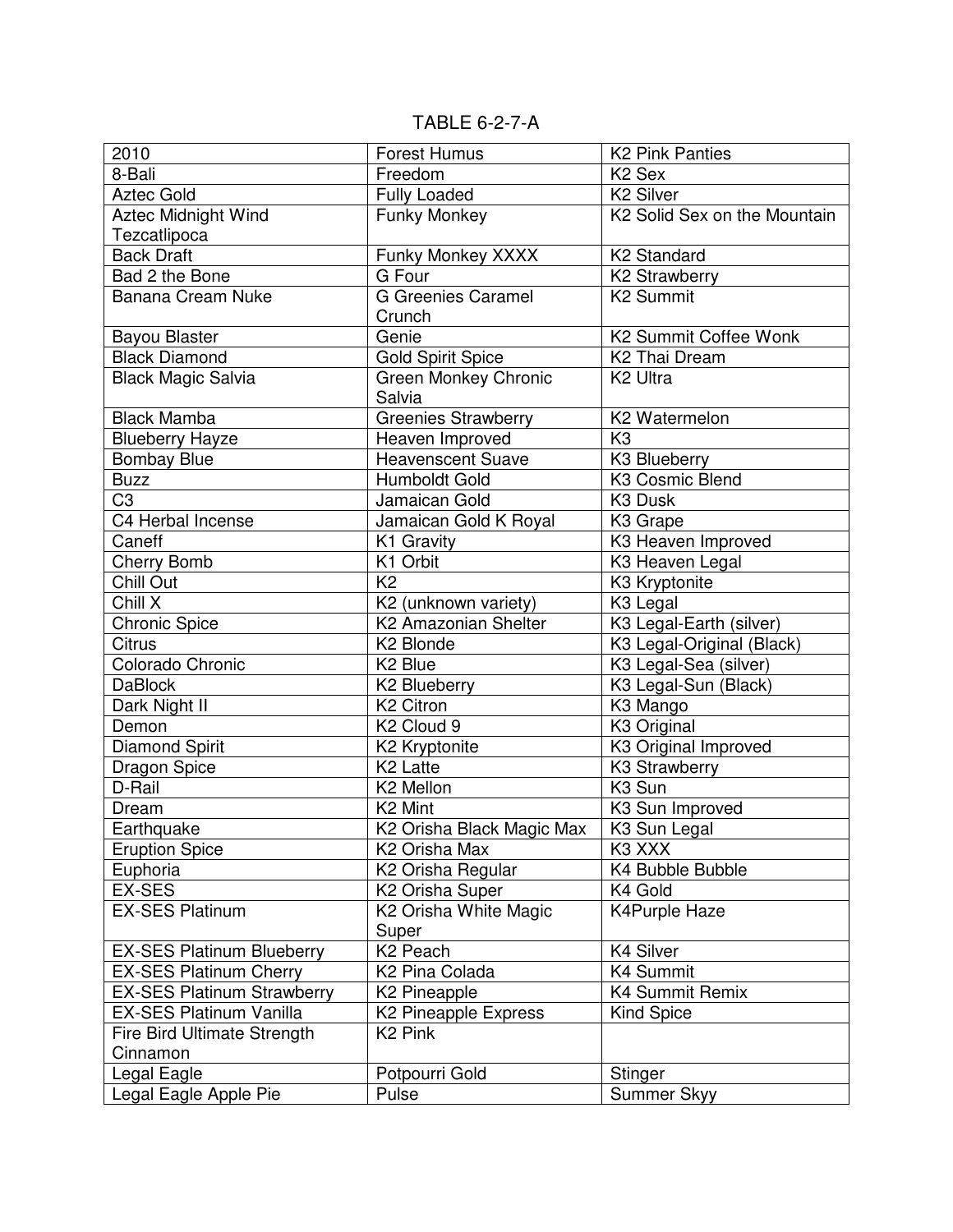| Love Potion 69                   | Rasta Citrus Spice             | Super Kush                   |
|----------------------------------|--------------------------------|------------------------------|
| Love Strawberry                  | <b>Rebel Spice</b>             | <b>Super Summit</b>          |
| Magic Dragon Platinum            | <b>Red Bird</b>                | <b>Swagger Grape</b>         |
| Magic Gold                       | SI. S Werve                    | <b>SYN Chill</b>             |
| Magic Silver                     | Samurai Spirit                 | SYN Incense LemonLime        |
| Magic Spice                      | Sativah                        | <b>SYN Incense Smooth</b>    |
| Mega Bomb                        | Scope Vanilla                  | <b>SYN Incense Spearmint</b> |
| Mid-Atlantic Exemplar            | Scope Wildbeny                 | <b>SYN Lemon Lime</b>        |
| Mid-Atlantic Exemplar (K2        | Sence                          | SYN Lemon Lime #2            |
| Summit)                          |                                |                              |
| Midnight Chill                   | Shanti Spice                   | <b>SYN Smooth</b>            |
| MNGB Almond/Vanilla              | Shanti Spice Blueberry         | <b>SYN Spearmint</b>         |
| <b>MNGB Peppermint</b>           | <b>Silent Black</b>            | SYN Spearmint #2             |
| <b>MNGB Pinata Colada</b>        | <b>Skunk</b>                   | <b>SYN Suave</b>             |
| <b>MNGB Spearmint</b>            | Smoke                          | SYN Swagg                    |
| <b>MNGB Tropical Thunder</b>     | Smoke Plus                     | <b>SYN Vanilla</b>           |
| Moe Joe Fire                     | Space                          | SYN Vanilla #2               |
| Mojo                             | Spice Artic Synergy            | <b>Texas Gold</b>            |
| Mr. Smiley's                     | Spice Diamond                  | Time Warp                    |
| <b>MTh-787</b>                   | Spice Gold                     | <b>Tribal Warrior</b>        |
| <b>Mystery</b>                   | Spice Silver                   | Ultra Cloud 10               |
| <b>Naughty Nights</b>            | <b>Spice Tropical Synergy</b>  | Unknown cigarette            |
| New Improved K3                  | Spicey Regular XXX             | Utopia                       |
|                                  | Blueberry                      |                              |
| New Improved K3 Cosmic Blend     | Spicey Regular XXX             | Utopia-Blue Berry            |
|                                  | Strawberry                     |                              |
| New Improved K3 Dynamite         | <b>Spicey Ultra Strong XXX</b> | Voo Doo Remix (black         |
|                                  | Strawberry                     | package)                     |
| New Improved K3 Kryptonite       | Spicey Ultra Strong XXX        | Voo Doo Remix (orange        |
|                                  | Vanilla                        | package)                     |
| New K3 Earth                     | Spicey XXX                     | Voodoo Child                 |
| New K3 Heaven                    | Spicy Ultra Strong XXX         | Voodoo Magic                 |
|                                  | Vanilla                        |                              |
| New K3 Improved                  | Spicylicious                   | Voodoo Remix                 |
| New K3 Sea Improved              | Spike 99                       | Who Dat                      |
| New - on Bomb Nitro              | Spike 99 Ultra                 | Who Dat Herbal Incense       |
| Ocean Blue                       | Spike 99 Ultra Blueberry       | Wicked X                     |
| <b>POW</b>                       | Spike 99 Ultra Cherry          | Winter Boost Wood Stock      |
| p.e.p. pourri Love Strawberry    | Spike 99 Ultra Strawberry      | <b>XTREME Spice</b>          |
| p.e.p. pourri Original Spearmint | Spike Diamond                  | <b>Yucatan Fire</b>          |
| p.e.p. pourri Twisted Vanilla    | Spike Gold                     | Yucatan Fire                 |
| p.e.p. pourri X Blueberry        | Spike M x                      | Zombie World                 |
| Paradise                         | Spike Silver                   | Stinger                      |
| Pink Tiger                       | Spike99                        | Summer Skyy                  |
| Potpourri                        |                                | Super Kush                   |